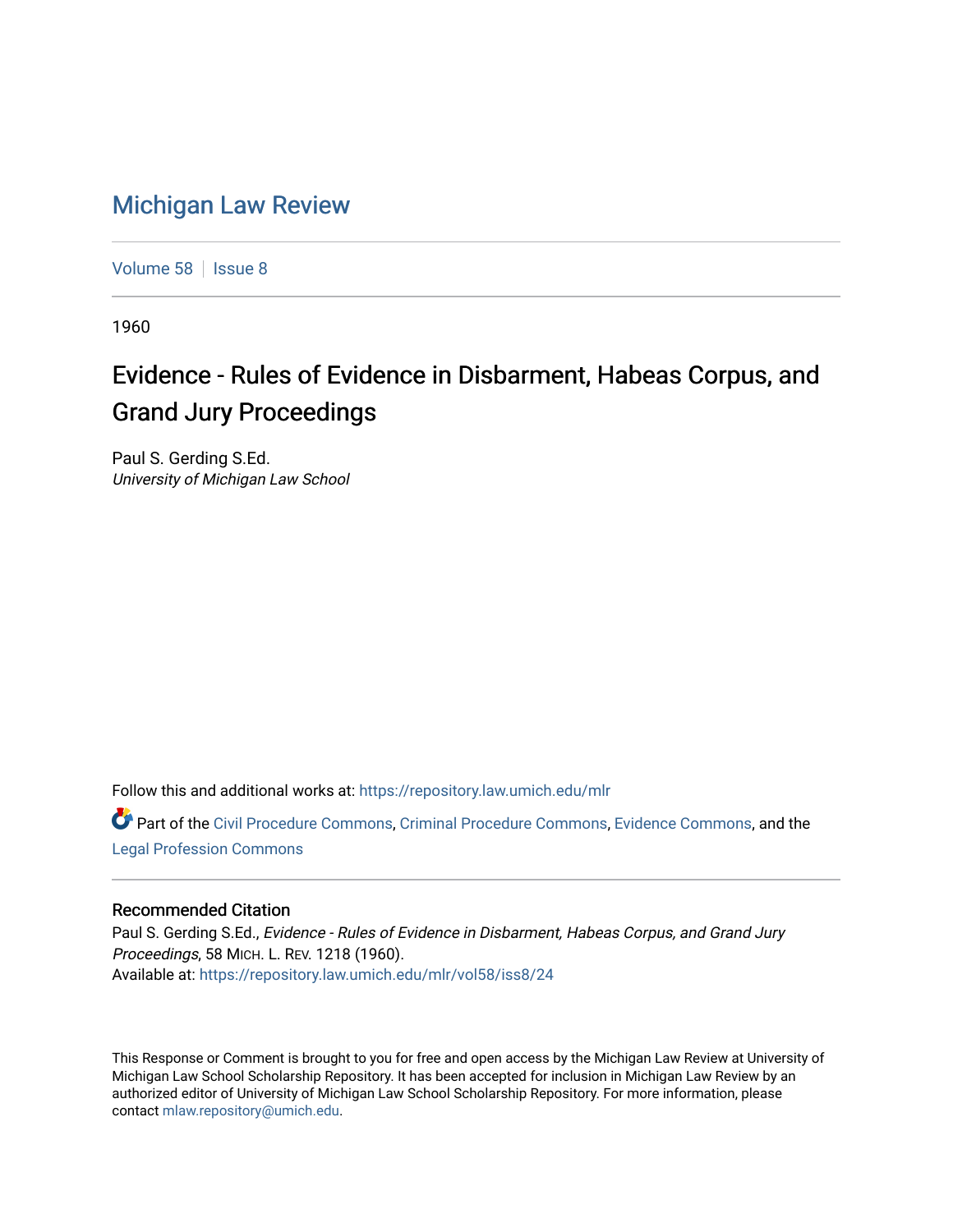#### **COMMENTS**

**EVIDENCE-RULES OF EVIDENCE IN DISBARMENT, HABEAS**  CoRPus, AND GRAND JuRY PROCEEDINGS-With the development of liberal trends in the admission of evidence,<sup>1</sup> and an increase in the number of non-jury type proceedings, exclusionary rules of evidence based on the theory of preventing the jury from being misled have been frequently disregarded. The disregard of some of these rules in administrative hearings,<sup>2</sup> particularly workmen's compensation proceedings<sup>3</sup> and deportation hearings,<sup>4</sup> points the way to an examination of their value in other similar proceedings. Many statutory tribunals have taken the approach that they will admit all offered evidence, and let the appellate court disregard what it desires.<sup>5</sup> Appellate courts have responded with the socalled "residuum rule," holding that if, when all the incompetent evidence is disregarded, there still remains a residuum of competent evidence to support the finding, the appellate courts will affirm.<sup>6</sup> This liberal approach has been created, for the most part, by statutes governing the tribunals concerned.7 It is the purpose of this comment to examine three common-law proceedings in which rules of evidence are generally not governed by statute, to determine whether the liberalism expressed in administrative hearings has extended to non-statutory areas. Specifically, to what extent have the exclusionary rules of evidence, which rest on the

1See Davis, "Evidence," 30 N.Y. UNIV. L. REv. 1309 at 1314, 1319 (1955); comment, 46 ILL. L. REv. 915 (1952); note, 60 YALE L.J. 363 (1951); Thompson, "Federal Rule 43 (a)-A Decadent Decade," 34 CoRN. L.Q. 238 (1948). But see Bridges v. Wixon, 326 U.S. 135 at 154 (1945). On the theory behind exclusion, see Cooper, "The Admissibility of Hearsay in Hearings before Workmen's Compensation Commissioners," 31 DICTA 423 at 424 (1954).

2 See Vanderbilt, "Proof before Administrative Tribunals," 24 IowA L. REv. 464 (1939); Henoch, "Evidence before Administrative Tribunals," 22 I.C.C. PRACTITIONER'S JOURNAL 395 (1955); Nonvood, "Administrative Evidence in Practice," 10 GEO. WASH. L. REv. 15 (1941).

3 See Cooper, "The Admissibility of Hearsay in Hearings before Workmen's Compensation Commissions," 31 DICTA 423 (1954); 2 LARSEN, WORKMEN'S COMPENSATION 287 (1952); Barnes, "Hearsay in Compensation Cases," 4 U.S.C. SELDEN Soc. YEARBOOK 40 (1940); Norwood, "Administrative Evidence in Practice," 10 GEO. WASH. L. REv. 15 (1941).

4See VANVLECK, ADMINISTRATIVE CONTROL OF ALIENS (1932); notes, 3 GEO. WASH, L. REv. 104 (1934); 23 TEX. L. REv. 386 (1945). But see note, 33 GEO. L.J. 108 at 110 (1944), calling for strong rules of evidence in denaturalization proceedings. See also Bridges v. Wixon, 326 U.S. 135 (1945).

5 See McCORMICK, EVIDENCE 137 (1954); Davis, "Evidence," 30 N.Y. UNIV. L. REv. 1309 at 1315 (1955).

6 Carroll v. Knickerbocker Ice Co., 218 N.Y. 435, 113 N.E. 507 (1916). See Davis, "The Residuum Rule in Administrative Law," 28 ROCKY MT. L. REv. 1 (1955).

7 Administrative Procedure Act, §7 (c), 60 Stat. 241 (1946), 5 U.S.C. (1958) §1006 (c). For state statutes, see HANDBOOK OF NATIONAL COMMISSIONERS ON UNIFORM STATE LAws 332 (1944).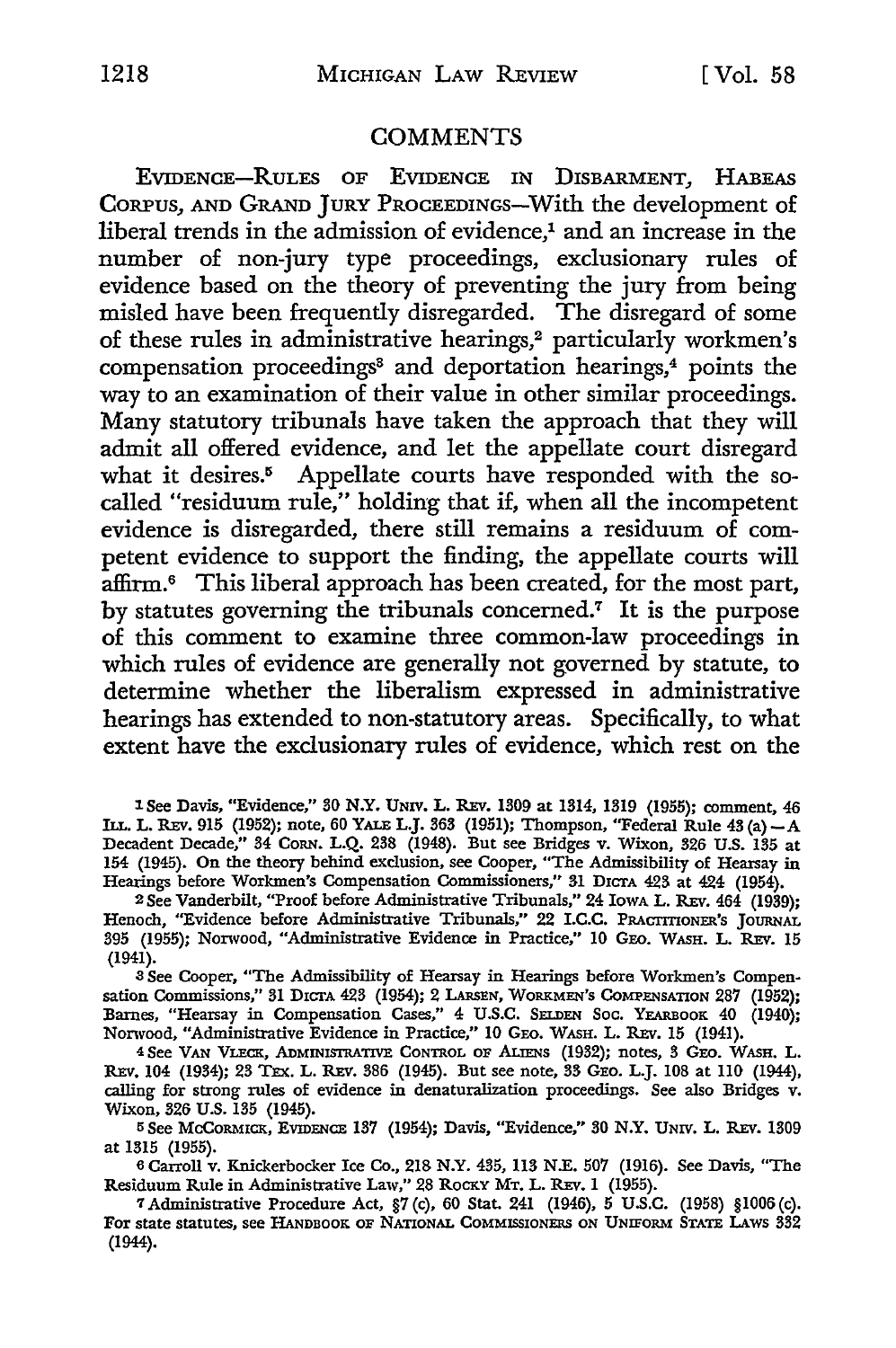theory of preventing the jury from being misled (the "jury theory"), been abandoned in disbarment, habeas corpus, and grand jury proceedings?

### I. WHO HEARS THE EVIDENCE? APPLICATION OF RULES

## A. *Disbarment Proceedings*

1. Although right to trial by jury is given in a few states, the trier of facts in a disbarment proceeding usually consists of one or more judges or selected members of the local bar.<sup>8</sup> The proceeding is generally regarded as civil in nature,<sup>9</sup> despite the fact that a few courts make reference to the punishment aspects of disbarment,10 and most require a quantum of proof similar to that needed for conviction in criminal proceedings.11

Interpreting the proceeding as civil in nature removes constitutional jury requirements and permits a more liberal approach to the exclusionary rules than if disbarment were considered criminal in nature. Further justification for liberality of admission of evidence comes from frequent reference to disbarment as a *sui generis* action regulating the conduct of the court.12

2. Although some courts stringently apply the common-law rules of evidence to disbarment,<sup>13</sup> and others take an extremely liberal approach,<sup>14</sup> it can generally be said that the common-law ex-

s See Potts, "Trial by Jury in Disbarment Proceedings," 11 TEX. L. REv. 28 (1932)

9Ex parte Wall, 107 U.S. 265 (1882); In re Kohler, 240 App. Div. 501, 270 N.Y.S. 634 (1934); Houtchens v. State, (Tex. Comm. App. 1933) 63 S.W. (2d) 1011, reversing 47 S.W. (2d) 679 (1932). Holding it "quasi-civil," see Board of Law Examiners v. Brown, 53 Wyo. 42, 77 P. (2d) 626 (1937). Holding it "quasi-criminal," see Ex parte Messer, 228 Ala. 16, 152 s. 244 (1933).

10 See In re Harris, 88 N.J.L. 18, 95 A. 761 (1915); Lantz v. State Bar of California, 212 Cal. 213 at 220, 298 P. 497 (1931), speaking of disbarment as "adequate punishment"; State v. Quarles, 158 Ala. 54 at 57, 48 S. 499 (1909).

11 Thus, "clear and convincing" evidence is required by Florida ex rel. Florida Bar Assn. v. Bass, (Fla. 1958) 106 S. (2d) 77; demanding "cogent and compelling proof," see In re McDonald, 204 Minn. 61,284 N.W. 888 (1939), 208 Minn. 330, 294 N.W. 461 (1940).

12 See Potts, "Disbarment Procedure," 24 TEX. L. R.Ev. 161 at 163 (1945); Leimer v. Hulse, 352 Mo. 451 at 462, 178 S.W. (2d) 335 (1944), cert. den. 323 U.S. 744 (1944).

13 Sheiner v. State, 9 Fla. Supp. 121, 82 S. (2d) 657 (1955) (rejecting incompetent evidence); People ex rel. Kent v. Denious, 118 Colo. 342, 196 P. (2d) 257 (1948) (rejecting immaterial evidence); In re Felton, 60 Idaho 540, 94 P. (2d) 166 (1939) (rejecting privileged evidence); People ex rel. Chicago Bar Assn. v. Amos, 246 Ill. 299, 92 N.E. 857 (1910) (rejecting trial transcript as sole evidence); Lenihan v. Commonwealth, 165 Ky. 93, 176 S.W. 948 (1915) (rejecting prejudicial affidavit); In re Reed, 207 La. 1013, 22 S. (2d) 552 (1945) (rejecting hearsay but only if clearly inadmissible); In re Sizer, (Mo. App. 1939) 134 S.W. (2d) 1085.

14 Werner v. State Bar, 24 Cal. (2d) 611, 150 P. (2d) 892 (1944) (admitting hearsay); State v. Dawson, (Fla. 1959) 111 S. (2d) 427 (stating at 431 that the "referee is not bound by technical rule of evidence," and admitting hearsay conversations); In re Scott, 53 Nev. 24, 292 P. 291 (1930) (admitting letters without foundation).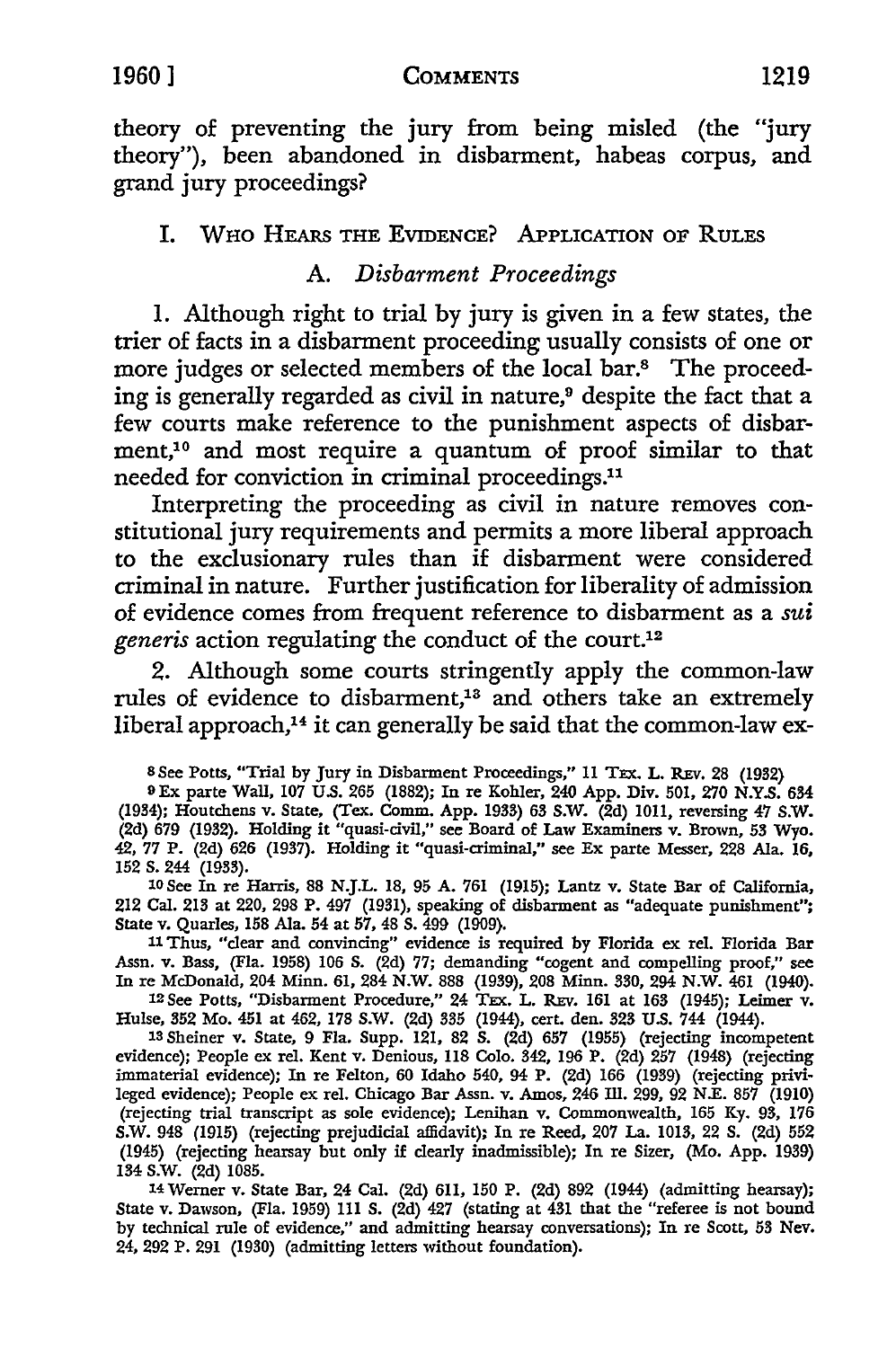clusionary rules are only moderately relaxed in disbarment proceedings. The attitude varies somewhat depending upon who hears the evidence. When a jury is employed, common-law rules are employed virtually to their full extent;<sup>15</sup> when a committee of attorneys or a judge hears the case, a more relaxed approach can be expected.<sup>16</sup>

Thus in an Alabama jury trial, the appellate court affirmed the lower court's rejection as hearsay of a statement made by a witness that defendant had effected a sale of property for her.<sup>17</sup> Defendant had tried to get the statement in as an admission against interest, but the court followed the usual rule in noting that there was no showing by defendant that the conversation was a deliberate statement by the speaker of any fact *then* appearing to be against her interest. A concurring judge felt the statement was clearly against her pecuniary interest, for if she deeded the property it was clearly beyond her recall.18 Moreover, she had died before the trial, and the concurring judge felt that declarations by decedents should be admitted, if deceased had a peculiar means of knowing the matter stated, if the statement was opposed to her pecuniary interest, and if she had no intention to misrepresent it.<sup>19</sup>

On the other hand, a more liberal approach was apparent in a recent Florida disbarment hearing before a Board.<sup>20</sup> The Board admitted hearsay conversations between defendant's aide and various clients. The appellate court affirmed the disbarment order, and said that the hearing is not "circumscribed by technical rules of evidence, usually attendant on the trial of an action in the courts. It is more nearly in the nature of a quasi-judicial administrative hearing until it reaches this court for decision."21

No matter who adjudicates the facts, the quantum of evidence required for conviction remains the same. $22^{\degree}$  Although all the courts pay lip-service to the theory that only "legal" and "com-

17 McCord v. State ex rel. Allen, 220 Ala. 466, 126 S. 873 (1930).

18 Id. at 478.

19Ibid.

20 State v. Dawson, (Fla. 1959) 111 S. (2d) 427.

21 Id. at 431.

<sup>15</sup> Thomas v. Georgia, 95 Ga. App. 699, 99 S.E. (2d) 242 (1957) {excluding correspondence as hearsay); McCord v. State ex rel. Allen, 220 Ala. 466, 126 S. 873 (1930) (rejecting conversation as hearsay); Lenihan v. Commonwealth, 165 Ky. 93, 176 S.W. 948 (1915) (forbidding reading of ex parte affidavits to jury).

<sup>16</sup>Wemer v. State Bar, 24 Cal. (2d) 611, 150 P. (2d) 892 (1944); In re Disbarment Proceedings, 321 Pa. 81, 184 A. 59 (1936); In re Scott, 53 Nev. 24, 292 P. 291 (1930).

<sup>22</sup> See 105 A.L.R. 976 (1936) for a review of the quantum of evidence required for conviction.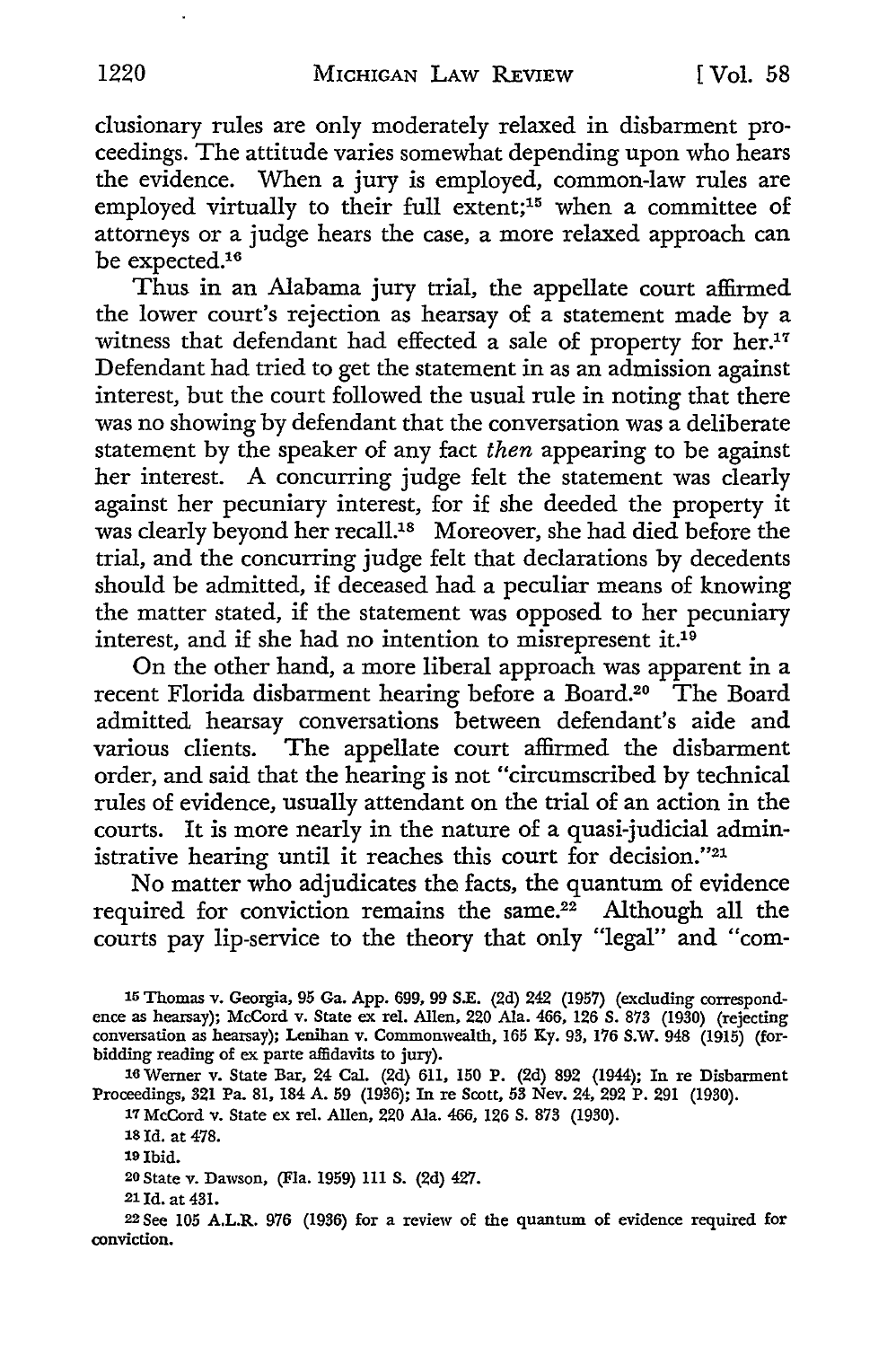petent" evidence should be admitted,<sup>23</sup> the terms are sufficiently ambiguous that any evidence which the court feels should be admitted can usually qualify. Some courts will admit all tendered evidence, and leave it to the appellate court to strike what it considers incompetent.<sup>24</sup> This reliance upon the appellate court, coupled with the appellate court's confidence in lower court findings of fact, presents a paradox. An Arkansas court seems to have fallen into the trap in a case in which the appellate court noted that much of the evidence admitted below was incompetent and irrelevant but admitted with a view to later appellate review.<sup>25</sup> After so stating, the appellate court held that since the lower court had the opportunity to observe the demeanor of the witnesses, its conclusion should be respected. The result seems to be that the decision was founded on the lower court's opinion of the demeanor of the witnesses rather than on what the witnesses had to say.

Proceeding to a more particular analysis of the individual exclusionary rules, it appears that the greatest controversy centers upon hearsay. The area is not settled. Some courts will speak in language indicating that they will admit any hearsay; but then they admit only that evidence falling in well-recognized exceptions to the hearsay rule.26 Other courts will occasionally indicate strict adherence to the common-law rules, but in deciding the case view the evidence with a liberal eye. One New York court threw out all the evidence going toward disbarment, except some hearsay testimony falling within an exception to the hearsay rule.<sup>27</sup> The court affirmed the conviction. If a general rule had to be drawn, it would be that despite the liberal statements by the courts, few of them will admit evidence clearly objectionable as hearsay. In one case the investigating committee attached an affidavit to the

23In re Felton, 60 Idaho 540, 94 P. (2d) 166 (1939); Ex parte Montgomery, 244 Ala. 91, 12 S. (2d) 314 (1943); In re Richardson, 209 Cal. 492, 288 P. 669 (1930).

24 See Hurst v. Bar Rules Committee, 202 Ark. 1101, 155 S.W. (2d) 697 (1941); In re Richardson, 209 Cal. 492, 288 P. 669 (1930), where the lower court struck what it felt was incompetent evidence at the *end* of the hearing. The appellate court, at 498, felt sufficient competent evidence remained thereafter to support the finding. See also Louisiana State Bar Assn. v. Sackett, 231 La. 655 at 659, 92 S. (2d) 571 (1957), holding that lower court could admit all evidence, provided objections made and reservations taken by either side were preserved in the record.

25 Hurst v. Bar Rules Committee of the State of Arkansas, 202 Ark. 1101, 155 S.W. (2d) 697 (1941).

<sup>26</sup>In Werner v. State Bar, 24 Cal. (2d) 611, 150 P. (2d) 892 (1944), the court admitted conversations because it said the hearsay rule did not apply when the statement is not admitted to prove the truth of its contents; In re Durant, 80 Conn. 140, 67 A. 497 (1907), admitting transcript of former trial, because the issues and the parties were the same as in the instant proceedings, without mention of unavailability.

27 In re Eldridge, 82 N.Y. 161 (1880).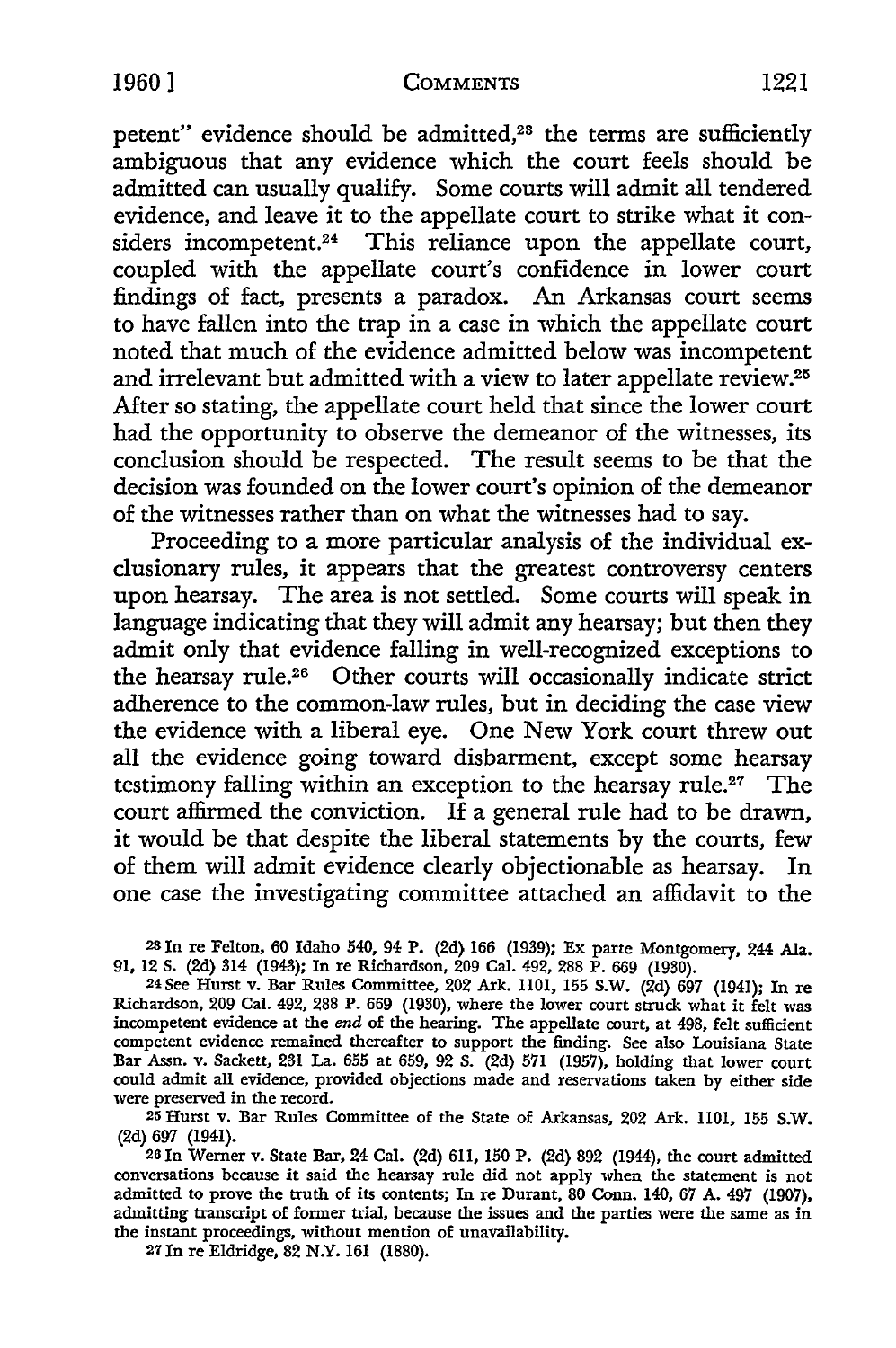complaint;28 the reading of the affidavit to the jury was severely criticized on appeal.29 Attempts to admit a conversation clearly not within any of the hearsay exceptions,<sup>30</sup> or other testimony not subject to cross-examination,<sup>31</sup> have met with failure. In one case letters attached to the record were sent to the appellate court, in support of defendant's integrity.<sup>32</sup> This was labelled a reprehensible practice and called hearsay. In actual practice, then, disregarding the surplus of liberal statements, only a few courts will admit statements clearly hearsay.83

The usual exceptions to the hearsay rule, such as the admission against interest,<sup>34</sup> are allowed to about the same extent as in regular civil proceedings. In the area of admission of prior recorded testimony, however, the courts have become quite liberal in allowing proffered testimony.35 In a Missouri disbarment proceeding, the hearing officer admitted the entire bar committee transcript, although defendant objected to it in its entirety;<sup>36</sup> the committee said that the transcript contained at least some competent evidence, and so it was not necessary "to separate the wheat from the chaff.... The inquiry (in disbarment cases) should not be limited, or circumscribed, by the strict rules of evidence.''37 Despite the liberality in this area, the opportunity for cross-examination, as a principle, is given much lip-service.<sup>38</sup>

28 Houtchens v. State, (Tex. Comm. App. 1933) 63 S.W. (2d) 1011, reversing 47 S.W. (2d) 679 (1932).

29 Id. at 1014.

SO In re Felton, 60 Idaho 540, 94 P. (2d) 166 (1939); In re Gorsuch, 147 Kan. 459, 78 P. (2d) 12 (1938).

31 Sheiner v. State, 9 Fla. Supp. 121, 82 S. (2d) 657 (1955).

82 Allen v. State Bar, 218 Cal. 19, 21 P. (2d) 107 (1933).

33 Matter of Pollack, 246 App. Div. 2II, 285 N.Y.S. 344 (1936); Matter of Solovei, 250 App. Div. II7, 293 N.Y.S. 640 (1937) (disbarment dismissed), affd. 250 App. Div. 876, 297 N.Y.S. 160 (1937); Campbell v. Third Dist. Comm., 179 Va. 244, 18 S.E. (2d) 883 (1942).

<sup>34</sup>Admissions against interest: In the Matter of Pate, 232 Mo. App. 478, 107 S.W. (2d) 157 (1938); In re Gladstone, (S.D. N.Y. 1939) 28 F. Supp. 858 at 871 (dicta); In re Gorsuch, 147 Kan. 459, 78 P. (2d) 12 (1938). See also McCord v. State ex rel. Allen, 220 Ala. 466, 126 s. 873 (1930).

<sup>85</sup>In re Donaghy, 393 Ill. 621, 66 N.E. (2d) 856 (1946) (re character of witness); State v. Mosher, 128 Iowa 82, 103 N.W. 105 (1905) and In re Wellcome, 23 Mont. 259, 58 P. 7II (1899) (allowed under statute because held "special proceeding"); State v. Bomer, 179 Tenn. 67, 162 S.W. (2d) 515 (1942) and Ex parte Messer, 228 Ala. 16, 152 S. 244 (1933) (admissible because disbarment not considered a criminal proceeding).

<sup>86</sup>In the Matter of Pate, 232 Mo. App. 478, 107 S.W. (2d) 157 (1938).

87 Id. at 482-483.

88 In re Melin, 410 Ill. 332, 102 N.E. (2d) ll9 (1951); In re Eaton, 14 Ill. (2d) 338, 152 N.E. (2d) 850 (1958) (upheld against defendant); State ex rel. Nebraska State Bar Assn. v. Bachelor, 139 Neb. 253, 297 N.W. 138 (1941) (testimony without cross-examination admissible only for purpose of credibility).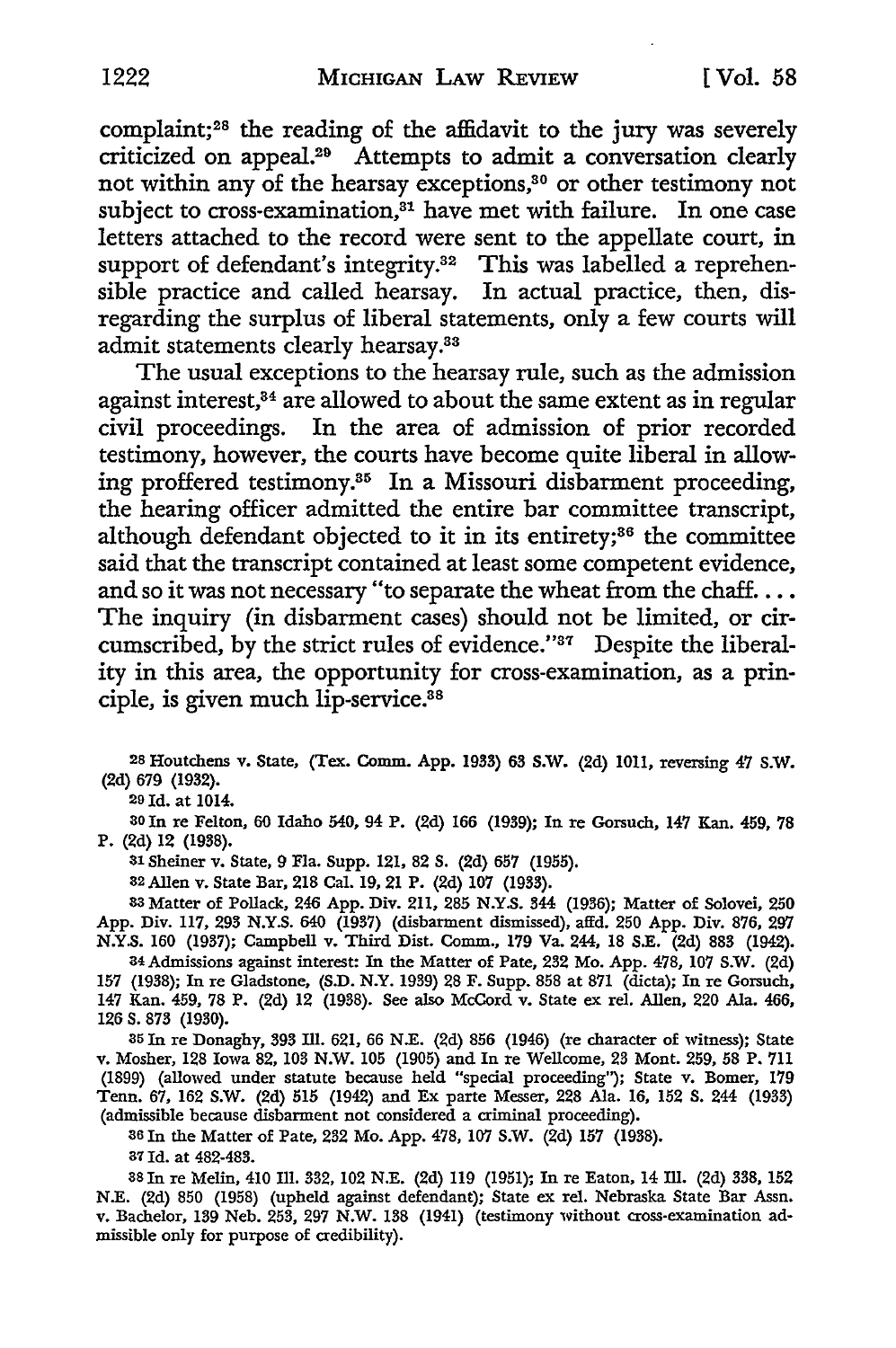Departure from rules requiring relevancy and materiality is rarely permitted.89 However, a California court held in one case that the local commissioner, and the board of governors, can consider any past conduct of defendant in determining his integrity.<sup>40</sup> Facts disclosed on prior investigation by the state bar of complaints filed and regularly brought before it could also be considered. Another California court granted defendant the right to prove the integrity of his practice in another state.<sup>41</sup>

Character evidence is acceptable and used,<sup>42</sup> but evidence regarding similar transactions meets the same limitations imposed in other proceedings. Thus evidence of similar transactions has been admitted only to show scienter, or intent and a common plan.43 For example, when a New York lawyer was charged with false representations regarding his ownership of stock, and with causing a loss to a broker he refused to pay, the referee in a disbarment proceeding admitted evidence of similar transactions by defendant.44

## B. *Habeas Corpus Proceedings*

1. The evidentiary problems created in habeas corpus differ somewhat from disbarment, in that the trier of the facts is always a judge; and, unlike the dispute over the nature of disbarment, habeas corpus is universally considered a civil proceeding.<sup>45</sup> This holds true even in habeas corpus proceedings related to criminal cases, such as extraditions and writs requesting release from imprisonment.

2. In general the usual rules of evidence designed for an ordinary civil trial are followed in habeas corpus. The liberal tendencies found in disbarment do not appear in habeas corpus.

Turning to an analysis of the cases, it appears that rules govern-

<sup>39</sup> Thomas v. Georgia, 95 Ga. App. 699, 99 S.W. (2d) 242 (1957) (evidence subsequent to relevant act excluded); In re Welansk.y, 319 Mass. 205, 65 N.E. (2d) 202 (1946) (holding court cannot retry criminal conviction); In re Sizer, 134 S.W. (2d) 1085 (1939) (exhibits regarding suits pending elsewhere excluded); In re McDonald, ll2 Mont. 129, II3 P. (2d) 790 (1941) (holding mental capacity of prosecutrix immaterial).

<sup>40</sup> Hennessy v. State Bar, 18 Cal. (2d) 685, II7 P. (2d) 326 (1941).

<sup>41</sup> State Bar v. Rollinson, 213 Cal. 36, 1 P. (2d) 428 (1931).

<sup>42</sup> See notes 40 and 41 supra.

<sup>43</sup> In re Kohler, 240 App. Div. 501, 270 N.Y.S. 634 (1934).

<sup>44</sup>Ibid.

<sup>45</sup> People ex rel. Borelli v. Lohman, 13 Ill. (2d) 506, 150 N.E. (2d) ll6 (1958); State v. Court of Common Appeals, 136 N.J.L. 380, 56 A. (2d) 562 (1948), affd. 1 N.J. 14, 61 A. (2d) 503 (1948).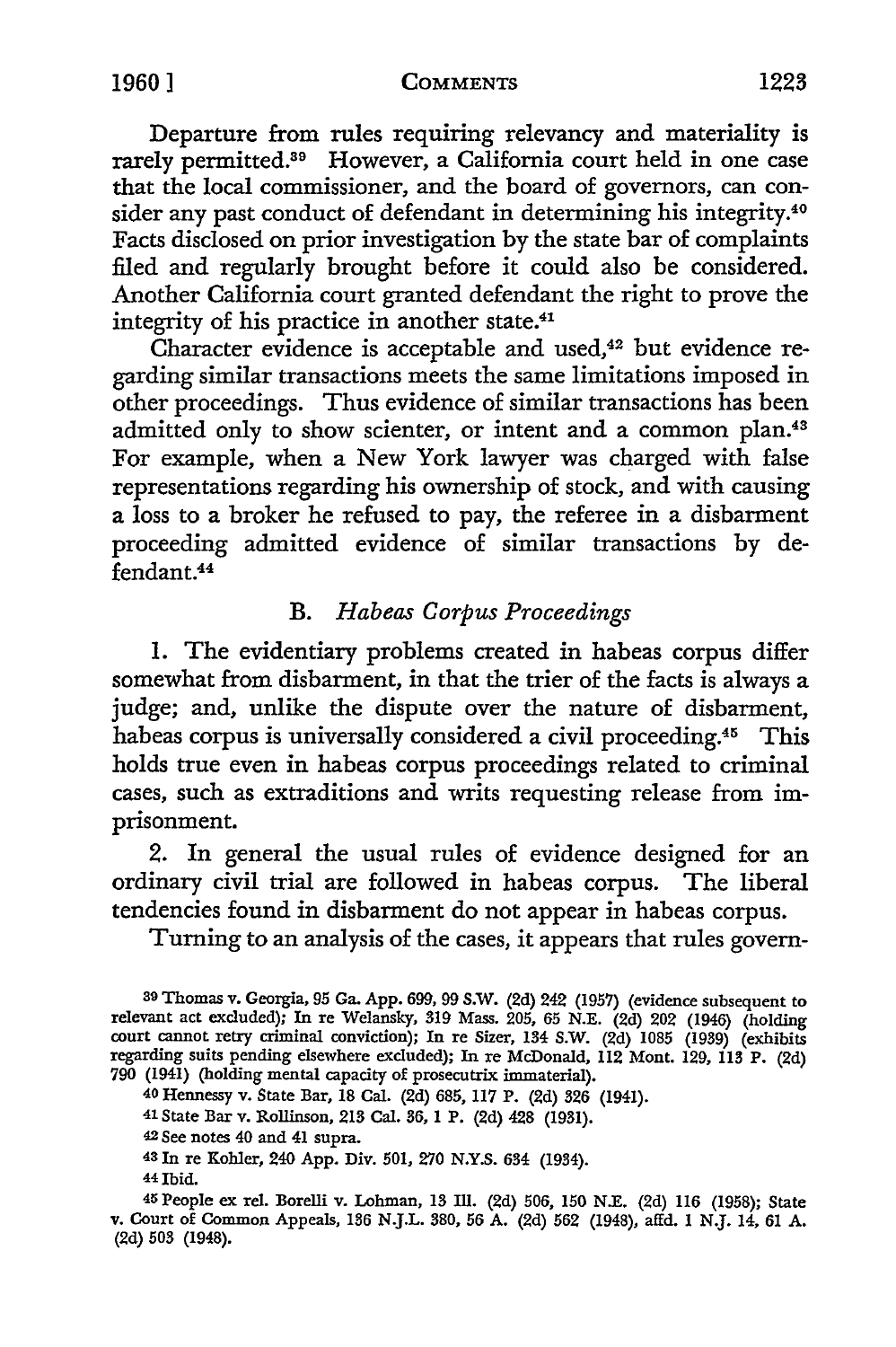ing relevancy and materiality provide most of the problems. Generally they are rigidly enforced.46

Extradition hearings raise peculiar problems, as defendants often submit evidence of their innocence, which is not at issue in extradition. Courts have consistently rejected evidence of this type, as they have rejected evidence going to the motives of a complaining witness.<sup>47</sup> A New Jersey court explained the reasons as follows:

"... Such an inquiry [into motive], if allowed, might well result in endless trials on vague, and ill-formed issues, requiring witnesses and depositions from distant points, testifying to no conclusive purpose. The end result might well be to embarrass the enforcement of the constitutional provision and, in many cases, would have the effect of total abrogation thereof. "48

In habeas corpus requesting release from imprisonment, attempts are often made to go outside the scope of the writ.49 In one case petitioner called as his witness the officer in charge of the police station where he was booked.<sup>50</sup> The lower court refused to allow the officer to be questioned as to why he was no longer on the force, holding that this was outside the scope of the writ of habeas corpus granted. The appellate court agreed that the proffered evidence was immaterial, and affirmed the lower court decision. The result is typical of judicial approach to the relevancy rule in this area.

The one area in which the relevancy rule is relaxed is in custody proceedings, where a wide scope is given admission of character and reputation evidence to prove fitness of a parent to receive the child.<sup>51</sup> An Indiana court stated that inquiry could be

46 People ex rel. Johnson v. Ruthazer, 198 Misc. 1044, 102 N.Y.S. (2d) 39 (1950), affd. 278 App. Div. 95, 105 N.Y.S. (2d) 394 (1951); Bond v. Norwood, 195 Ga. 383, 24 S.E. (2d) 289 (1943); McDowell v. Gould, 166 Ga. 670, 144 S.E. 206 (1928); Chambers v. State, 235 Wis. 7, 291 N.W. 772 (1940); State ex rel. French v. French, 182 Tenn. 606, 188 S.W. (2d) 603 (1945).

47In re Cohen, 23 N.J. Super. 209, 92 A. (2d) 837 (1952), affd. 12 N.J. 362, 96 A. (2d) 794 (1953).

48 Id. at 224.

49 United States ex rel. Daverse v. Hohn, (3d Cir. 1952) 198 F. (2d) 934 (holding immaterial allegation that juror was given a gun as reward for his services, calling this, at 939, "far-fetched and an after-thought"); Salter v. Delmore, 50 Wash. (2d) 603, 313 P. (2d) 700 (1957); Ex parte Noble, 78 Okla. Cr. 105, 144 P. (2d) 122 (1943) (fact co-defendant allowed to plead guilty to manslaughter excluded).

50 Commonwealth ex rel. Miller v. Maroney, 179 Pa. Super. 305, 116 A. (2d) 755 (1955). 51 Sweeney, "Habeas Corpus - Custody of Children," 22 TEMPLE L.Q. 289 at 291 (1949); In re Harville, 233 La. 1, 96 S. (2d) 20 (1957); Sturkie v. Skinner, 214 Ga. 264, 104 S.E. (2d) 417 (1958).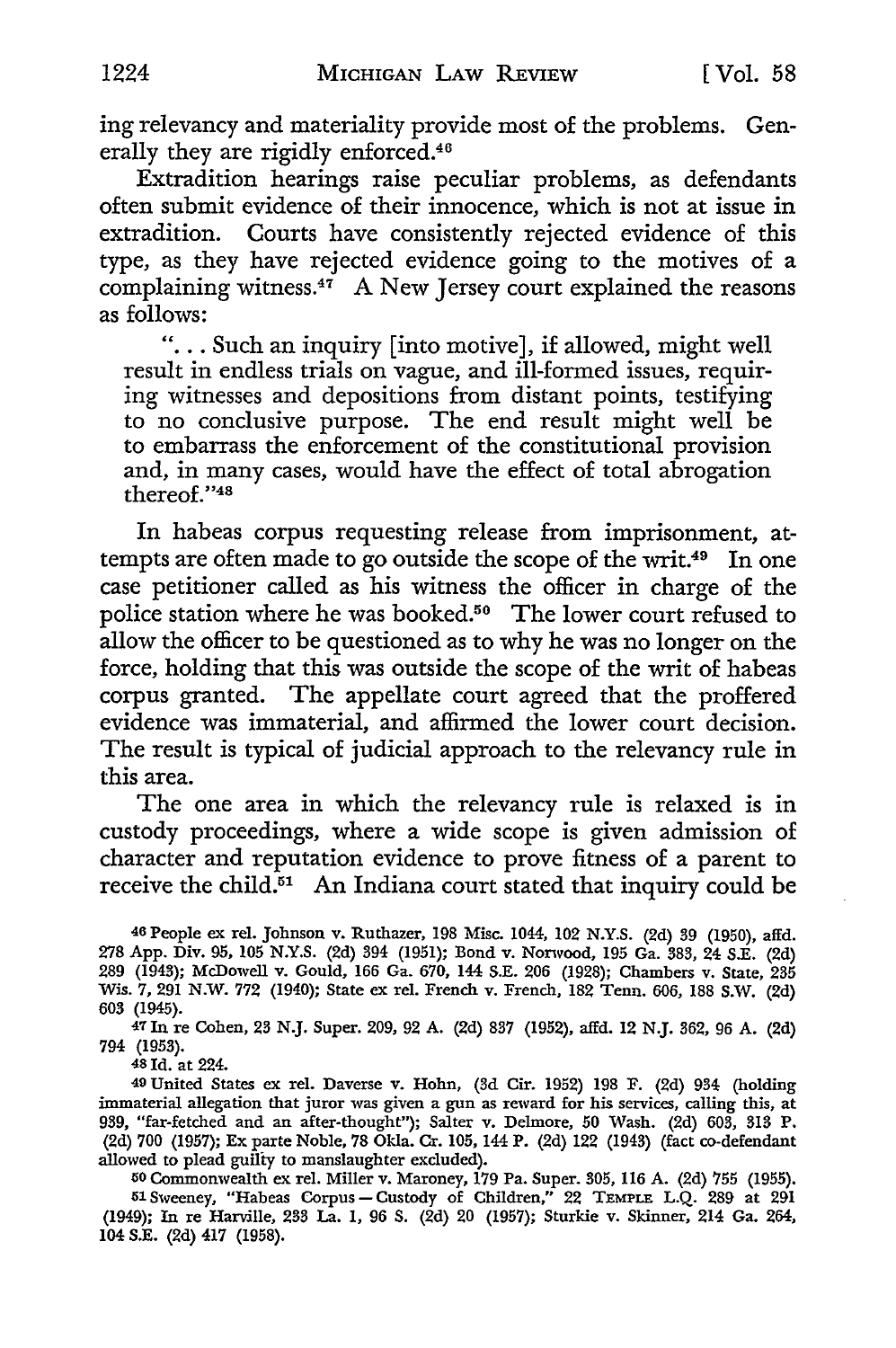made into the standing of the parties in the community, proximity to schools, and other advantages for the child.<sup>52</sup>

The hearsay rule is universally enforced in habeas corpus,<sup>53</sup> with the exception of the deportation area.<sup>54</sup> Even though there was no objection to the hearsay in one Georgia case, the appellate court curtly overruled a lower court finding that a father had lost the right to his child;55 the lower court had admitted testimony by the grandmother that her daughter told her that her son-in-law beat their children. Similarly, the right to cross-examination is rigidly protected.56 Much litigation arises over the admission of reports and investigations, which are generally held inadmissible as hearsay.57

In submitting written evidence, rules requiring the best evidence<sup>58</sup> and authentication<sup>59</sup> are enforced. The more specific rules regulating oral testimony are also followed; opinions<sup>60</sup> and  $\text{conclusions}^{\text{61}}$  are forbidden, and  $\text{compactness}^{\text{62}}$  is always investigated. In one case a witness' testimony as to a judge's ability was ruled incompetent, because he based his opinion upon his casual observance of the judge as he saw him in the court house.<sup>63</sup>

52 Johnson v. Smith, 203 Ind. 214 at 220, 176 N.E. 705 (1931).

53Ex parte Nicely, 116 Tex. Cr. 143, 28 S.W. (2d) 147 (1930) (excluding wires, letters, and prison record as hearsay); Ex parte Foote, 106 Tex. Cr. 672, 294 S.W. 851 (1927); Walker v. Warden of Maryland House of Correction, 209 Md. 654, 121 A. (2d) 714 (1956) (letter of trial judge excluded).

54 United States v. Brough, (2d Cir. 1926) 15 F. (2d) 377 at 379 (admitting hearsay statements for what they are worth, with "knowledge of the fact that there was no crossexamination"). See also Bridges v. Wixon, 326 U.S. 135 (1945).

55 Camp v. Camp, 213 Ga. 65, 97 S.E. (2d) 125 (1957).

<sup>56</sup>In re Dubina, 311 Mich. 482, 18 N.W. (2d) 902 (1945); Cobas v. Clapp, 79 Idaho 419, 319 P. (2d) 475 (1958).

57 Sweeney, "Habeas Corpus - Custody of Children," 22 TEMPLE L.Q. 289 at 298 (1949); United States ex rel. Esshoc v. Fluckey, (6th Cir. 1927) 19 F. (2d) 64 (official landing certificate admitted); United States ex rel. Lawrence v. Commanding Officer, (D.C. Neb. 1945) 58 F. Supp. 933 (Department of Agriculture War Board Report to Local Selective Service Board that defendant was a "slacker" not admitted); United States ex rel. Leon v. Shaughnessy, (S.D. N.Y. 1956) 143 F. Supp. 270 (admitting certificates of supervising psychiatrist).

58 United States ex rel. Esshoc v. Fluckey, (6th Cir. 1927) 19 F. (2d) 64.

59 State ex rel. Hall v. Skeen, 136 W. Va. 805, 68 S.E. (2d) 683 (1952); In re Dubina, 311 Mich. 482 at 486, 18 N.W. (2d) 902 (1945); Berry v. Gray, (Ky. 1957) 299 S.W. (2d) 124.

60 United States ex rel. Lawrence v. Commanding Officer, (D.C. Neb. 1945) 58 F. Supp. 933.

61 Little v. Gladen, 202 Ore. 16, 273 P. (2d) 443 (1954).

62 Cottrell v. McLeod, (Okla. Cr. 1959) 342 P. (2d) 240 (allowing officials with personal knowledge of testimony to supplement record); Ferguson v. Hoffman, 180 Kan. 139, 299 P. (2d) 596 (1956).

63 United States ex rel. Feeley v. Ragen, (7th Cir. 1948) 166 F. (2d) 976.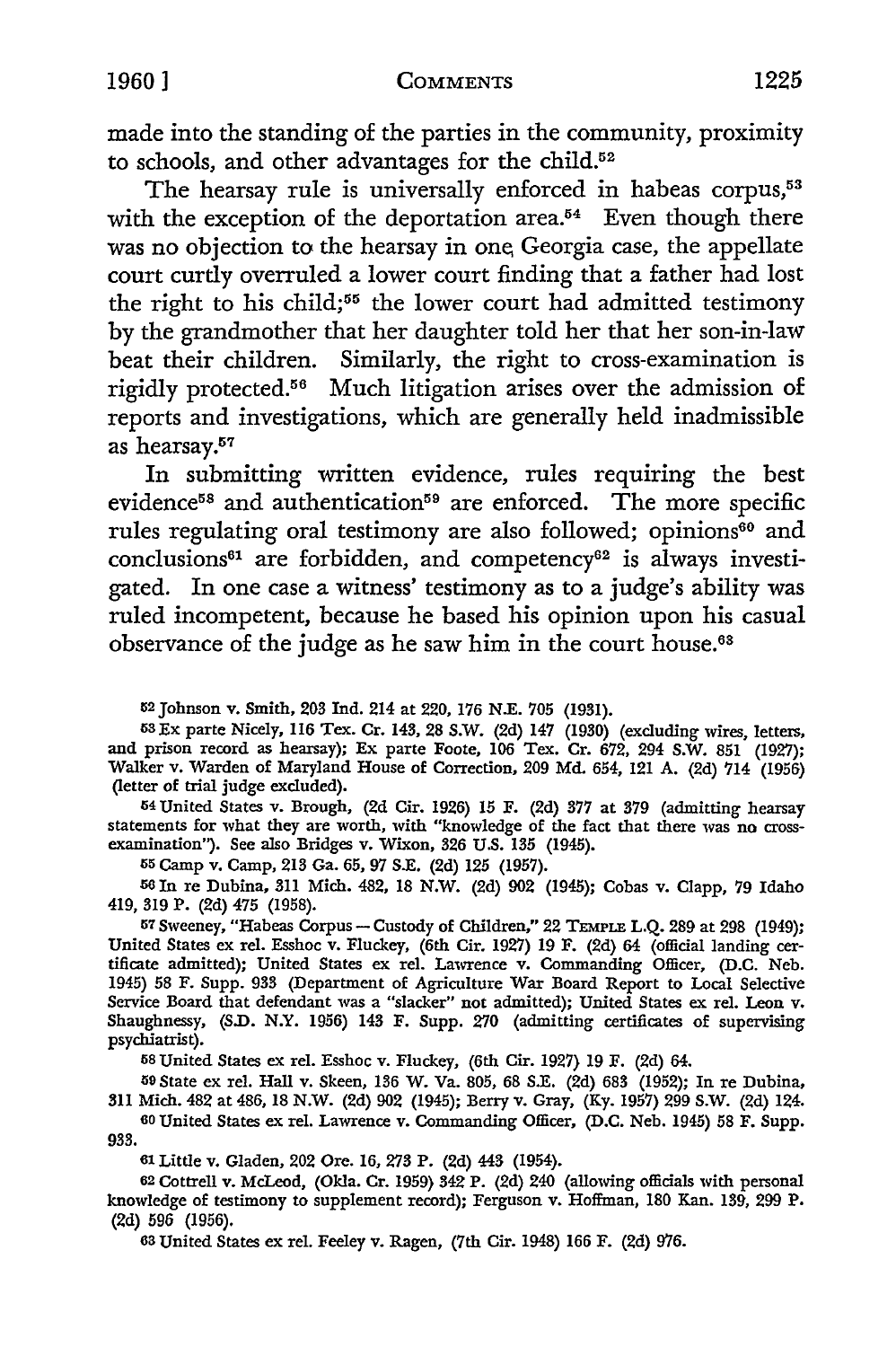## C. *Grand Jury Proceedings*

I. The nature and purpose of a grand jury hearing differ markedly from disbarment and habeas corpus. A grand jury hearing is not aimed at a determination of guilt or innocence, or investigation of a particular fact or facts. Rather a grand jury is to determine whether a particular situation merits criminal indictment. As a result, the investigation is often more broad and the issues more prevalent than in other hearings. The question arises as to the extent of the application of the exclusionary rules of evidence designed to aid a jury in achieving justice.

2. In general, exclusionary rules of evidence before a grand jury are considerably less stringent than in either disbarment or habeas corpus. Significantly, because the grand jury system is most widely used in federal courts, evidentiary rules are liberalized in the federal courts to a greater extent than in state courts. $64$  A minority of jurisdictions adhere, at least nominally, to the customary rules.65 Thus one Connecticut court held that a grand jury should not be restricted by the ordinary rules of evidence when questioning witnesses;<sup>66</sup> the court added, however, in a qualification of doubtful value, that in deciding whether to indict, only evidence admissible at a trial should be considered.

The courts universally agree that there must be some "legal" or "competent" evidence as a foundation for grand jury action,<sup>67</sup> but as in disbarment these terms serve little practical function.

Analysis of specific cases indicates that the clearest violation of ordinary rules is found with regard to hearsay.68 The federal courts admit hearsay,<sup>69</sup> and the Supreme Court has supported an indictment based solely on hearsay.70 In *Costello v. United States*  the Court indicated that incompetent evidence alone is sufficient for an indictment. Defendant in that case argued that the Fifth

<sup>64</sup>United States v. Scully, (2d Cir. 1955) 225 F. (2d) 113 at 116, cert. den. 350 U.S. 897 (1955); United States v. Garnes, (S.D. N.Y. 1957) 156 F. Supp. 467 at 470; Cain v. United States, (7th Cir. 1956) 239 F. (2d) 263 at 270.

<sup>65</sup>EDWARDS, THE GRAND JURY 142-143 (1906); In the Matter of Cole, 208 Misc. 697 at 699-700, 145 N.Y.S. (2d) 748 (1955) (referring to statute requiring legal evidence); Royce v. Oklahoma, 5 Okla. 61 at 65 (1897) (hearsay testimony ruled out); Stern v. Superior Court, 78 Cal. App. (2d) 9 at 18, 177 P. (2d) 308 (1947) (dicta).

66 State v. Kemp, 126 Conn. 60 at 71-72, 9 A. (2d) 63 (1939).

67 In the Matter of Cole, 208 Misc. 697 at 699, 145 N.Y.S. (2d) 748 (1955); Royce v. Oklahoma, 5 Okla. 61 at 65 (1897); Gore v. State, 22 Ala. App. 136 at 137-138, 114 S. 791 (1927), cert. den. 217 Ala. 68, 114 S. 794 (1927); EDWARDS, THE GRAND JURY 144 (1906).

68 Cain v. United States, (7th Cir. 1956) 239 F. (2d) 263 (examiner's report); United States v. Smyth, (N.D. Cal. 1952) 104 F. Supp. 283 (writings).

69 Costello v. United States, 350 U.S. 359 (1956). *10* Id. at 363.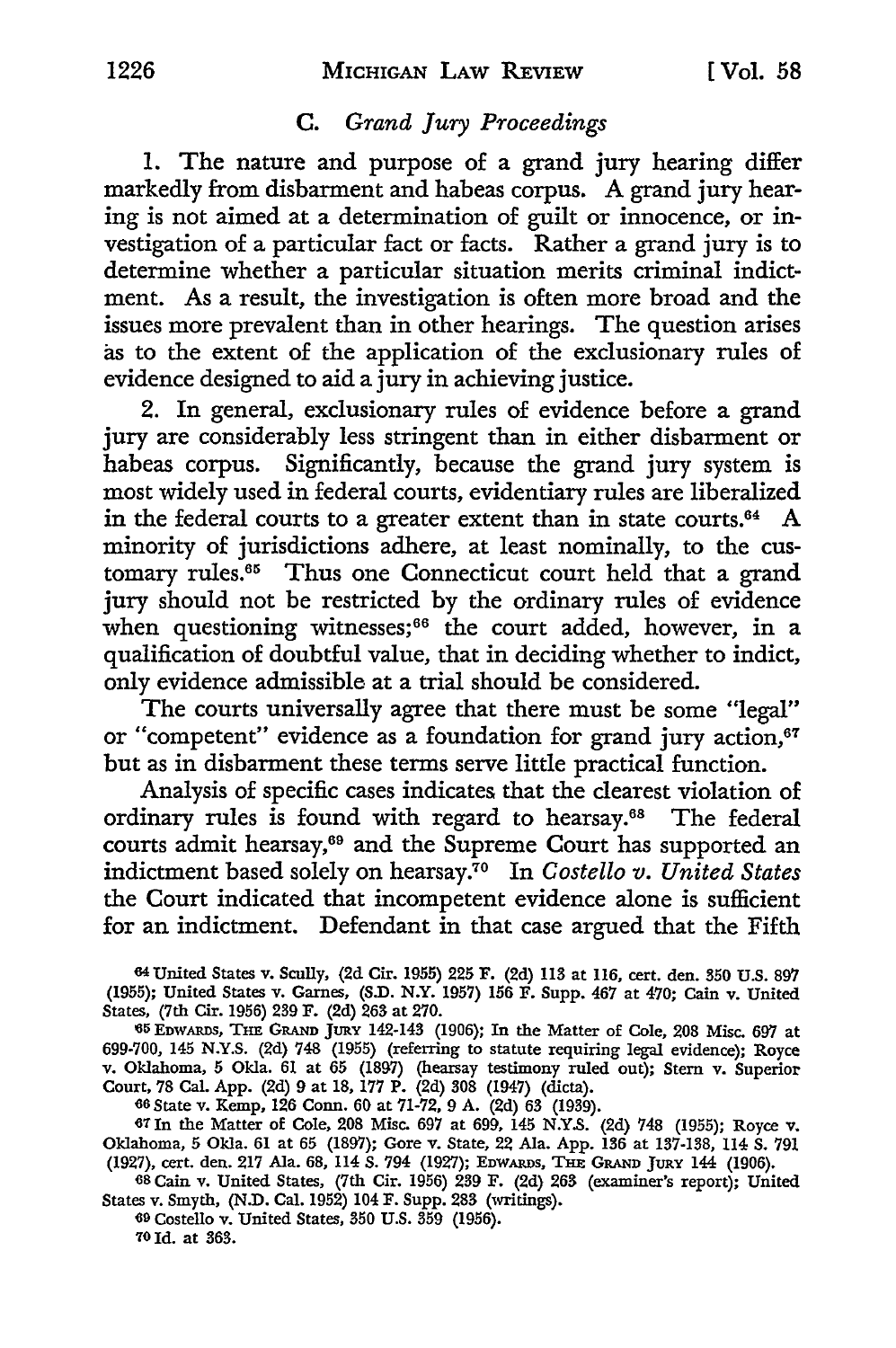Amendment was thereby violated, but the Court stated that to so hold would cause great delay in grand jury hearings, and in effect give defendant a preliminary trial, which is not required by the Fifth Amendment.<sup>71</sup> Although the state courts do not go this far, some do admit hearsay.<sup>72</sup> Moreover the defendant is generally denied the right to cross-examine,73 and the grand jury need not hear his witnesses.74 Perhaps the most extreme exception to the usual rules of evidence permits the jurors to use their own knowledge in evidence.<sup>75</sup>

Relevancy and materiality are extremely broad in a grand jury hearing because of the breadth of the examination; yet honest attempts are made to confine the evidence within the established scope of the investigation.<sup>76</sup> In 1953 a federal grand jury was considering possible violation of conspiracy and perjury laws, with reference to non-communist affidavits executed by leaders of unaffiliated labor unions. The grand jury's attempt to learn of the leaders' religious attitudes was sharply rebuked as irrelevant, "highly improper," and "entirely out of order."77

The *subpoena duces tecum* has provided difficult problems of relevancy, and yet it too has been curtailed.78 In one case a grand jury had been investigating criminal abortions in the county; a *subpoena duces tecum* issued by the grand jury, demanding hospital records of all abortions, was held to be too broad.79 The subpoena would have uncovered other than criminal abortions.

It appears, therefore, that despite the fact that the grand jury is composed of men unsophisticated in legal analysis, and despite

72 Maddox v. State, 213 Ind. 537, 12 N.E. (2d) 947 (1938) (testimony); Hope v. People, 83 N.Y. 418 (1881) (ex parte affidavits); People v. Lambersky, 410 ID. 451, 102 N.E. (2d) 326 (1951) (reading of confession, apparently hearsay, allowed).

73People v. Fernandez, 172 Adv. Cal. App. Rep. 920, 342 P. (2d) 309 (1959). See also People v. Blair, 33 N.Y.S. (2d) 183 (1942).

74 People v. Gibson, 15 Misc. (2d) 642, 183 N.Y.S. (2d) 52 (1959) (based on statute); Commonwealth v. McNary, 246 Mass. 46, 140 N.E. 255 (1923); State v. Cox, 218 La. 278, 49 S. (2d) 12 (1950) (based on statute).

<sup>75</sup>Hale v. Henkel, 201 U.S. 43 at 65-66 (1906) (dicta); Goodman v. United States, (9th Cir. 1939) 108 F. (2d) 516 at 520 (dicta).

76 Ex parte Morris, 252 Ala. 551, 42 S. (2d) 17 (1949); In re Pillo, 11 N.J. 8, 93 A. (2d) 176 (1952), holding matters in doubtful relevance to be resolved in favor of the grand jury.

77 Application of United Electrical, Radio and Machine Workers, (S.D. N.Y. 1953) 111 F. Supp. 858 at 870.

78 People v. Allen, 410 m. 508 at 516, 103 N.E. (2d) 92 (1952), cert. den. 344 U.S. 815 (1952), stating that breadth of subpoena duces tecum is measured by scope of investigation.

79 In the Matter of the Investigation into Alleged Commission of Criminal Abortions in the County of Kings, 286 App. Div. 270, 143 N.Y.S. (2d) 501 (1955).

<sup>71</sup> Ibid. Burton, J., concurring, stated, at 364, that to indict a person on evidence not "rationally persuasive robs the Fifth Amendment of much of its protective value."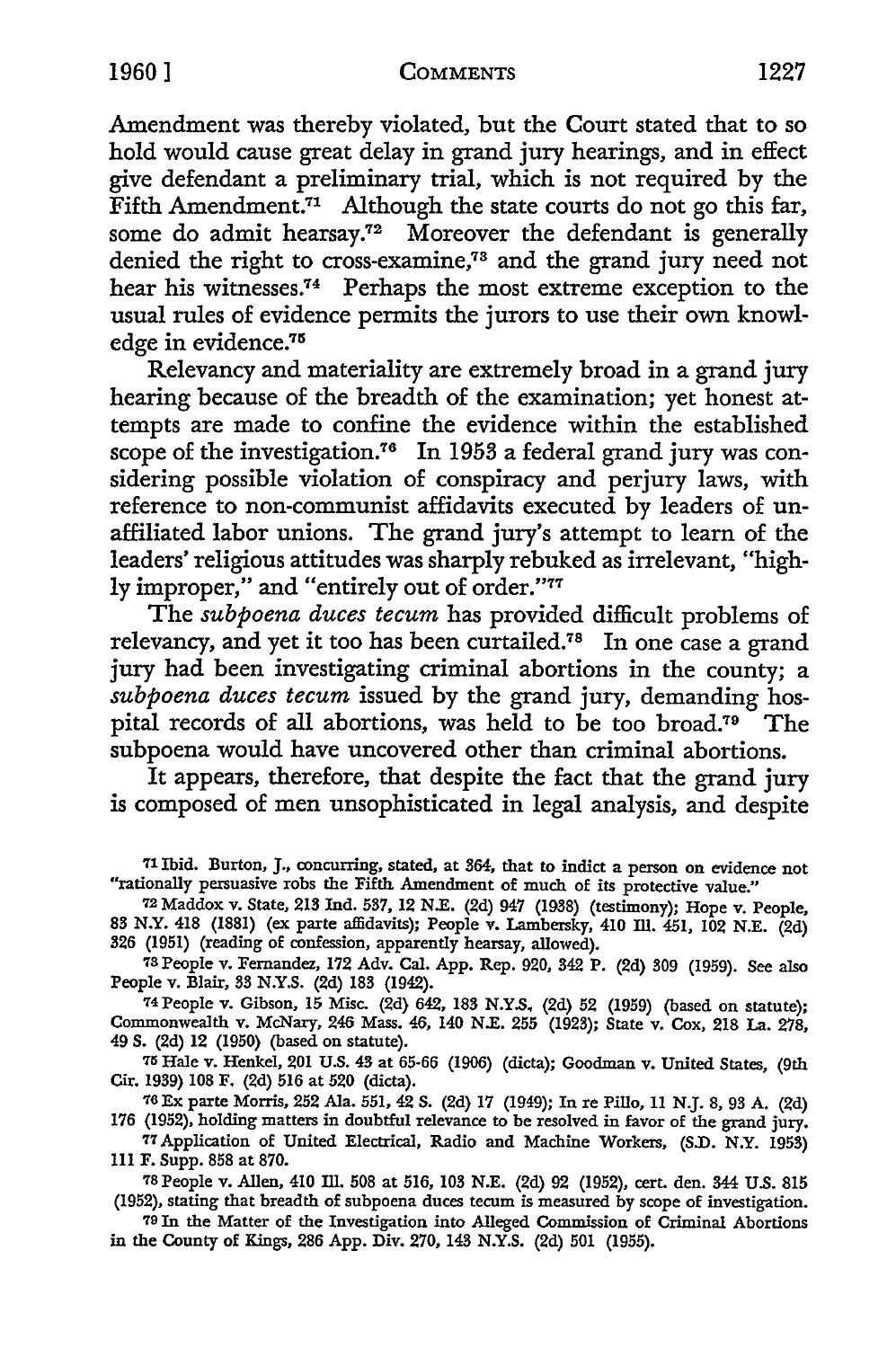the fact that exclusionary rules are enforced in certain areas, the exclusionary rules in the important area of hearsay are greatly relaxed in a grand jury proceeding.

#### III. PHILOSOPHY BEHIND JUDICIAL CONCLUSIONS

In examining the application of the usual exclusionary rules of evidence in three *sui generis* proceedings, our findings have been apparently inconsistent with the "jury theory" as to admission of certain evidence.

In habeas corpus proceedings, which are heard by a judge, the usual exclusionary rules have been strictly followed. In grand jury hearings, held before a group of laymen, the rules have been greatly liberalized. Only in disbarment cases has there been a measure of consistency: when heard by a judge or a group of attorneys, rules of evidence have tended toward liberality.

It seems that factors other than who hears the case are affecting application of the exclusionary rules of evidence. These factors may be briefly considered.

#### A. *Disbarment Proceedings*

An overriding factor in disbarment cases is the oft-expressed judicial feeling that the right to practice law is a privilege bestowed by the state, which the state can take away.<sup>80</sup> Only a few courts limit this approach by stating that the privilege is not a mere indulgence bestowed by the state, revocable at will.<sup>81</sup> The courts feel that when an attorney fails to adhere to standards required for practice, that privilege, like a license, can be summarily revoked. Analogy is made to the necessity of meeting standards before an attorney is allowed to practice.82 One court likened an attorney's good character to the virtue of a woman, it being his "chief jewel, and when he loses it he becomes a moral bankrupt."83 Obviously it is but a short step from this reasoning to the conclusion that what the state has given, the state can take away-and can do so unfettered by rules of evidence designed to protect the ordinary citizen in the ordinary case.

 $\bullet$ 

<sup>80</sup>In re Brown, 64 S.D. 87 at 96, 264 N.W. 521 (1936); State v. Mosher, 128 Iowa 82 at 89, 103 N.W. 105 (1905); Kingsland v. Dorsey, 338 U.S. 318 at 320 (1949), referring to the privilege to practice before the Patent Office.

<sup>81</sup> State ex rel. Nebraska State Bar Assn. v. Bachelor, 139 Neb. 253 at 255, 297 N.W. 138 (1941).

<sup>82</sup>In re Wilson, 76 Ariz. 49 at 53, 258 P. (2d) 433 (1953); Smith's Appeal, 179 Pa. 14 at 22 (1897).

<sup>83</sup> Campbell v. Third District Comm., 179 Va. 244 at 249, 18 S.E. (2d) 883 (1942).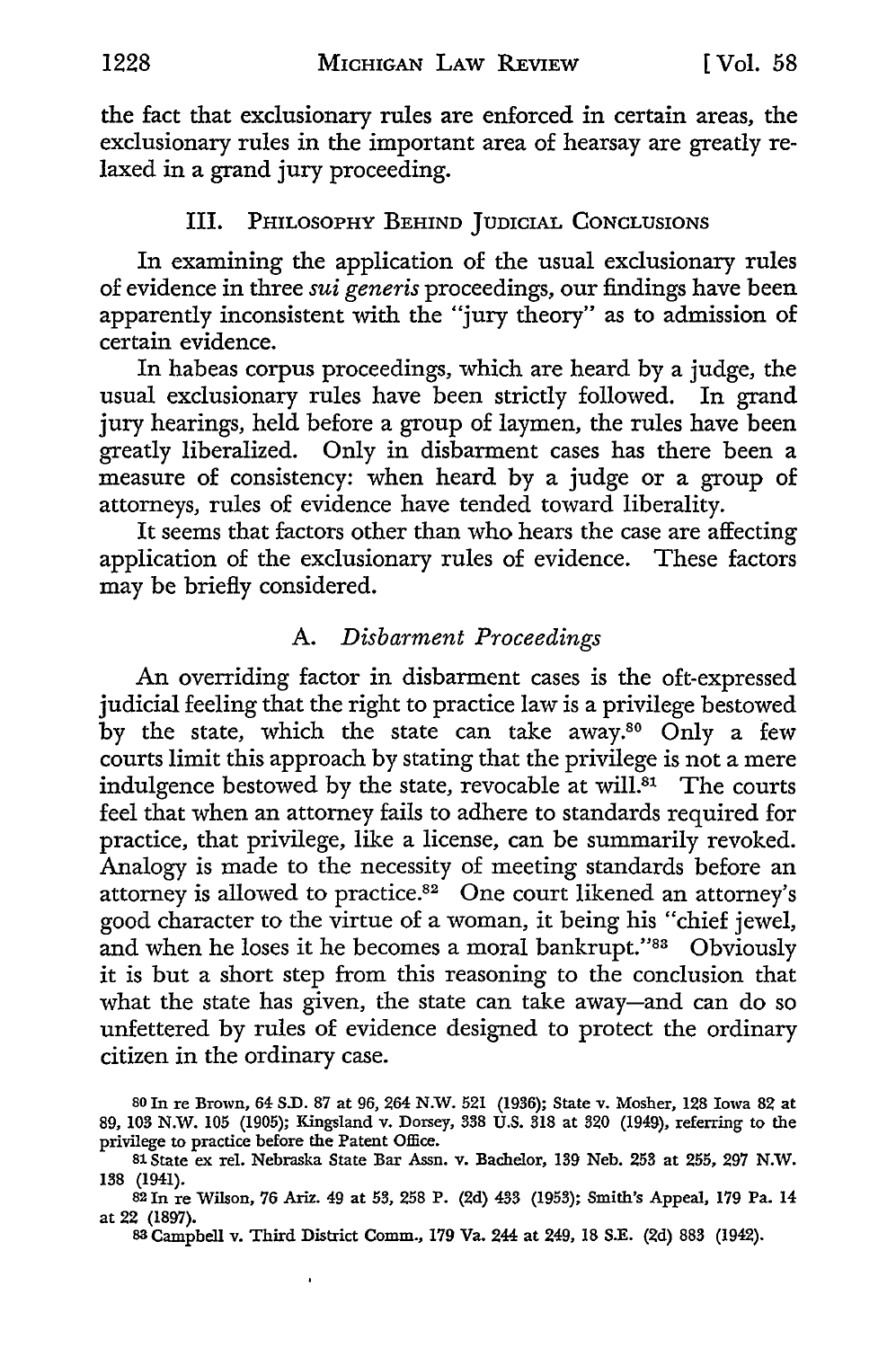A second line of thought often advanced by the courts is that it is the court's privilege to supervise its officers.<sup>84</sup> The courts say that judicial integrity,<sup>85</sup> and the public welfare,<sup>86</sup> require strict application of these supervisory powers. Frequently the courts have revealed an abiding fear that they will be accused of favoring their own unless they deal harshly with attorneys.87 The attitude seems to be that the conglomerate of public welfare and judicial integrity, coupled with internal supervisory powers, gives to the courts the right to relax evidentiary rules when dealing with "one of their own."

Only a few courts base any liberalism shown upon the fact that a trained individual is hearing the facts.

Although a lengthy discussion of the wisdom of the philosophy motivating any liberal trend in the area is beyond the scope of this comment, suffice to say that the generally-expressed rationale is not free from question. While it is true that in order to practice law certain standards should be met, to call the practice of law a privilege is somewhat misleading. An attorney cannot constitutionally be denied the right to practice if he has met the standards set. This "privilege" is not a mere grace bestowed out of the pure benevolence of the state, for the state-the public- benefits from a practicing lawyer's efforts. It seems that whatever it is called, the right or privilege once bestowed should not be revoked except under the most strict guides.

Although labelled "civil," disbarment inflicts upon the attorney results frequently more severe than criminal conviction. Livelihood, honor, and self-esteem suffer just as swiftly from disbarment as from a criminal conviction. Since the rationale behind evidentiary rules in criminal cases is also present in disbarment, to call disbarment a civil proceeding or not really a punishment, and hence susceptible to more liberal rules, appears to be but a costly game of semantics.

The real significance of judicial explanations for any relaxation of the usual rules lies in their general failure to consider who hears the case.

84 In re Day, 181 Ill. 73, 54 N.E. 646 (1899), and In re Cannon, 206 Wis. 374, 240 **N.W.** 441 (1932), holding void statutory attempts to deprive the courts of this function. 85 In re Sutt, 281 Ky. 724 at 728, 137 S.W. (2d) 398 (1940); Leimer v. Hulse, 352 Mo.

451 at 462, 178 S.W. (2d) 335 (1944), cert. den. 323 U.S. 744 (1944).

86 See In re Sutt, 281 Ky. 724 at 728, 137 S.W. (2d) 398 (1940); Board of Law Examiners v. Brown, 53 Wyo. 42 at 50, 77 P. (2d) 626 (1937).

<sup>87</sup>In re Ashbach, 13 Ill. (2d) 411 at 419, 150 N .E. (2d) 119 (1958); Kingsland v. Dorsey, 338 U.S. 318 at 326 (1949), Jackson, J., dissenting, said "courts lean backwards to avoid suspicion of partiality to men of our own profession."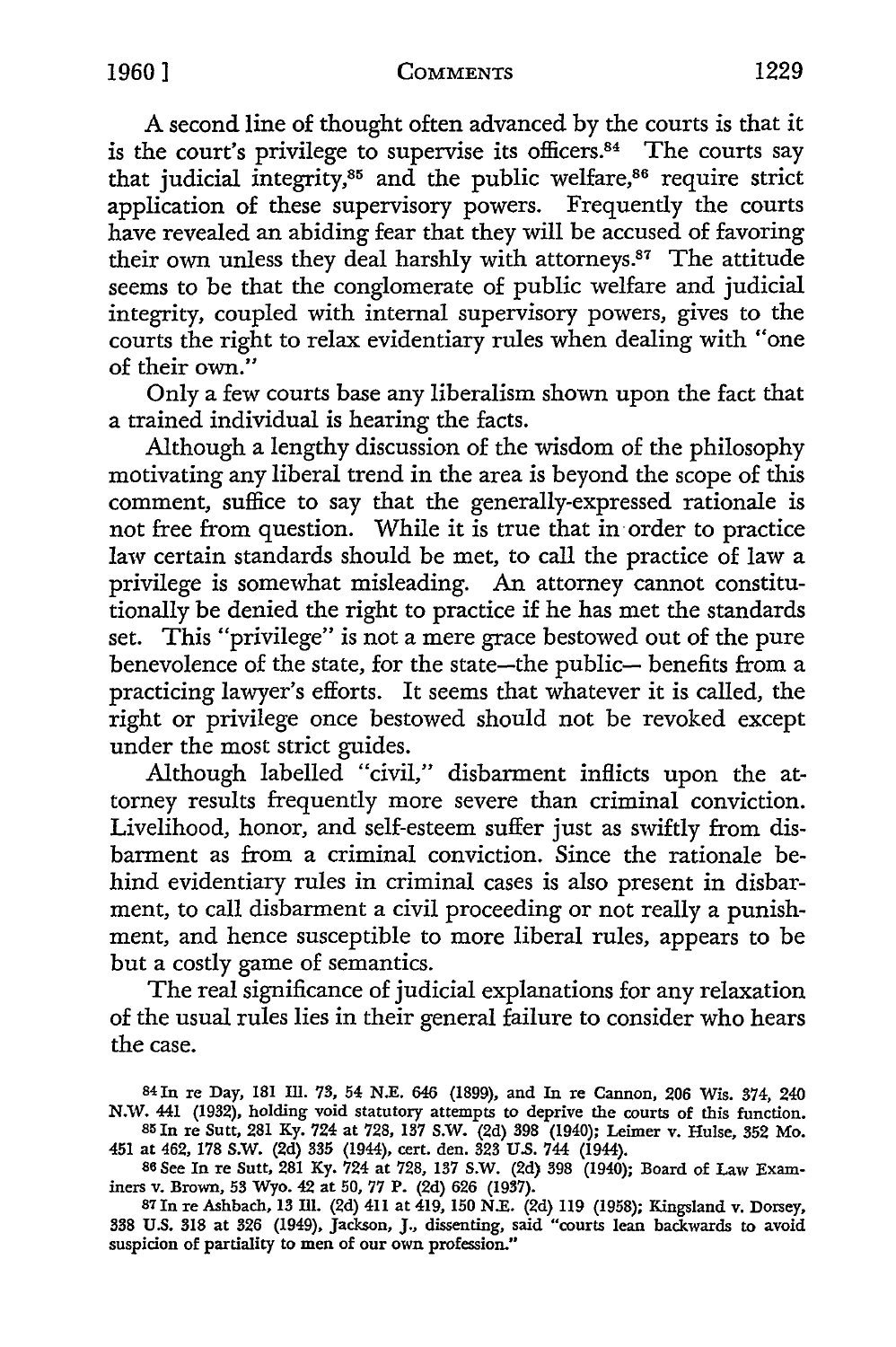### B. *Habeas Corpus Proceedings*

The rationale for the stringent enforcement of rules of evidence in habeas corpus proceedings cannot be gathered from judicial decisions alone, for the courts have rarely considered the reasons for their stringency. Their only explanation is that habeas corpus is a civil proceeding, and hence the usual rules apply.

Undoubtedly there is an unexpressed rationale underlying this stringent enforcement in habeas corpus. The original and main purpose of the writ is to prevent illegal confinement of the petitioner.<sup>88</sup> It has always been considered a fundamental safeguard of personal liberty,<sup>89</sup> and is incorporated in the federal<sup>90</sup> and most state constitutions. Indeed the writ has developed into a basic means of protection of all constitutional rights, for the issue in many habeas corpus writs is whether due process has been violated. Since the writ is not only a constitutional guarantee aimed at protecting personal liberty, but has become a foundation of protection of other rights, the courts may have been reluctant to deviate from rules intended to aid in the search for truth. Further, habeas corpus is generally permitted only after all other remedies have been exhausted;<sup>91</sup> the realization that this is the petitioner's "last resort" might well influence the judiciary toward a careful scrutiny of all evidence submitted against petitioner. The difficulty with this reasoning, of course, is that careful scrutiny is a two-edged sword, affecting evidence advanced by petitioner as well.

But whether the conclusion is that the courts have not sought a rationale for their enforcement, have not even considered the problem, or that the nature of habeas corpus has subconsciously influenced their thinking, the noteworthy point is that the courts have not considered who is hearing the case. The "jury theory" results in certain rules of evidence intended to aid jurors in their search for truth. Yet courts have given no consideration to the fact that in habeas corpus a judge hears the petition. The result has been that rules designed to help juries are governing admission of evidence by trained triers of fact.

ss Chafee, "The Most Important Human Right in the Constitution,'' 32 Bosr. UNIV. L. REY. 143 at 143 (1952); comment, 51 CoL. L. REY. 368 (1951); Tapley, "Use of Habeas Corpus,'' 4 PORTLAND L. REY. 8 at 8 (1955).

<sup>89</sup> Longsdorf, "Habeas Corpus-A Protein Writ and Remedy," 10 Omo ST. L.J. 301 at 307 (1949); Chafee, "The Most Important Human Right in the Constitution," 32 BoST. UNIV. L. REY. 143 at 143 (1952).

<sup>90</sup> Art. I, §9.

<sup>91</sup> Notes, 47 MICH. L. REV. 720 at 721 (1949); 39 J. CRIM. L. 357 (1948); 97 UNIV. PA. L. REY. 285 (1948).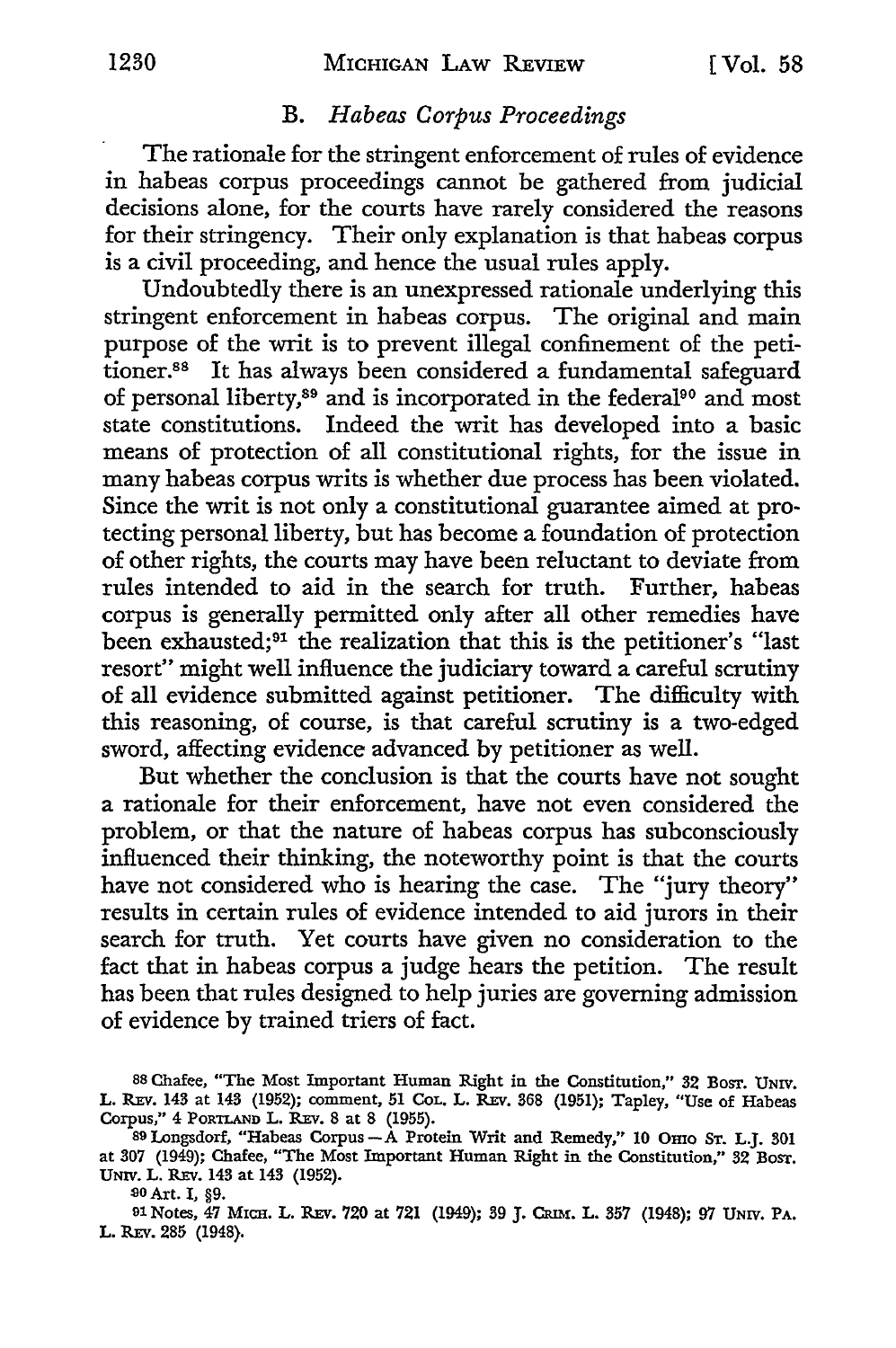### **C.** *Grand Jury Proceedings*

As in disbarment, and apparently as in habeas corpus, the rationale of the courts for their approach to the exclusionary rules before a grand jury rests in the nature of the proceeding. Courts feel that it is the purpose of a grand jury to investigate, and since there are no issues formed prior to the hearing, the scope of the investigation should be quite broad. Moreover courts frequently express reluctance to grant defendants a "second trial" by imposing ordinary trial rules on the indictment level.

It seems both reasons advanced by the courts for their liberal attitude are open to question. With respect to the scope of a grand jury investigation, many authorities criticize the tendency of grand juries to go on "fishing expeditions."92 Indeed, some writers feel that the grand jury has outlived its usefulness.<sup>93</sup> It is agreed that when a grand jury is investigating a broad subject, such as the prevalence of criminal abortions within its jurisdiction,94 the relevancy rule is difficult to apply. However, in the indictment of an individual for a particular crime, where the area is relatively narrow and the issues fairly well formulated, this reasoning is less acceptable. In the latter case, just as in an ordinary civil trial, these issues can provide a measuring-rod for relevancy. The second reason advanced by the courts, that they do not wish in effect to grant defendants a preliminary trial, is also questionable. As in disbarment and habeas corpus, the courts have failed to consider who is hearing the case. Considering only the liberal approach taken with respect to hearsay, if hearsay were to gain probative value before a grand jury because of the nature of that proceeding, the attitude of the courts would be understandable. But it is clear that this is not the case. The objections to hearsay evidence before a petit jury should hold equal weight before a grand jury, since both are composed of men untrained in the art of analyzing evidence.

94 In the Matter of the Investigation into Alleged Commission of Criminal Abortions in the County of Kings, 286 App. Div. 270, 143 N.Y.S. (2d) 501 (1955).

<sup>92</sup> See Lee, "The Powers and Duties of the Grand Jury," 8 BAYLOR L. REV. 194 at 196 (1956); Dession and Cohen, "The Inquisitorial Functions of Grand Juries," 41 YALE L.J. 687 at 691 (1932); comment, 37 MINN. L. REv. 586 (1953); Ex parte Morris, 252 Ala. 551 at 557, 42 S. (2d) 17 (1949); McNair's Petition, 324 Pa. 48 at 61, 187 A. 498 (1936); State v. Bramlett, 166 S.C. 323 at 328-329, 164 S.E. 873 (1932).

<sup>93</sup> See Konowitz, "The Grand Jury as an Investigating Body of Public Officials," IO ST. JOHN'S L. REV. 219 at 228 (1936); REPORT OF NATIONAL COMMISSION ON LAW OBSERV-ANCE, AND ENFORCEMENT, "Prosecution," 35, 36 (1931); Kranitz, "Grand Jury: Past-Present -No Future," 24 Mo. L. REv. 318 (1959); Canfield, "Have We Outgrown the Grand Jury?" 40 ILL. B.J. 206 (1952); White, "In Defense of the Grand Jury," 25 PA. B.A.Q. 260 (1954).